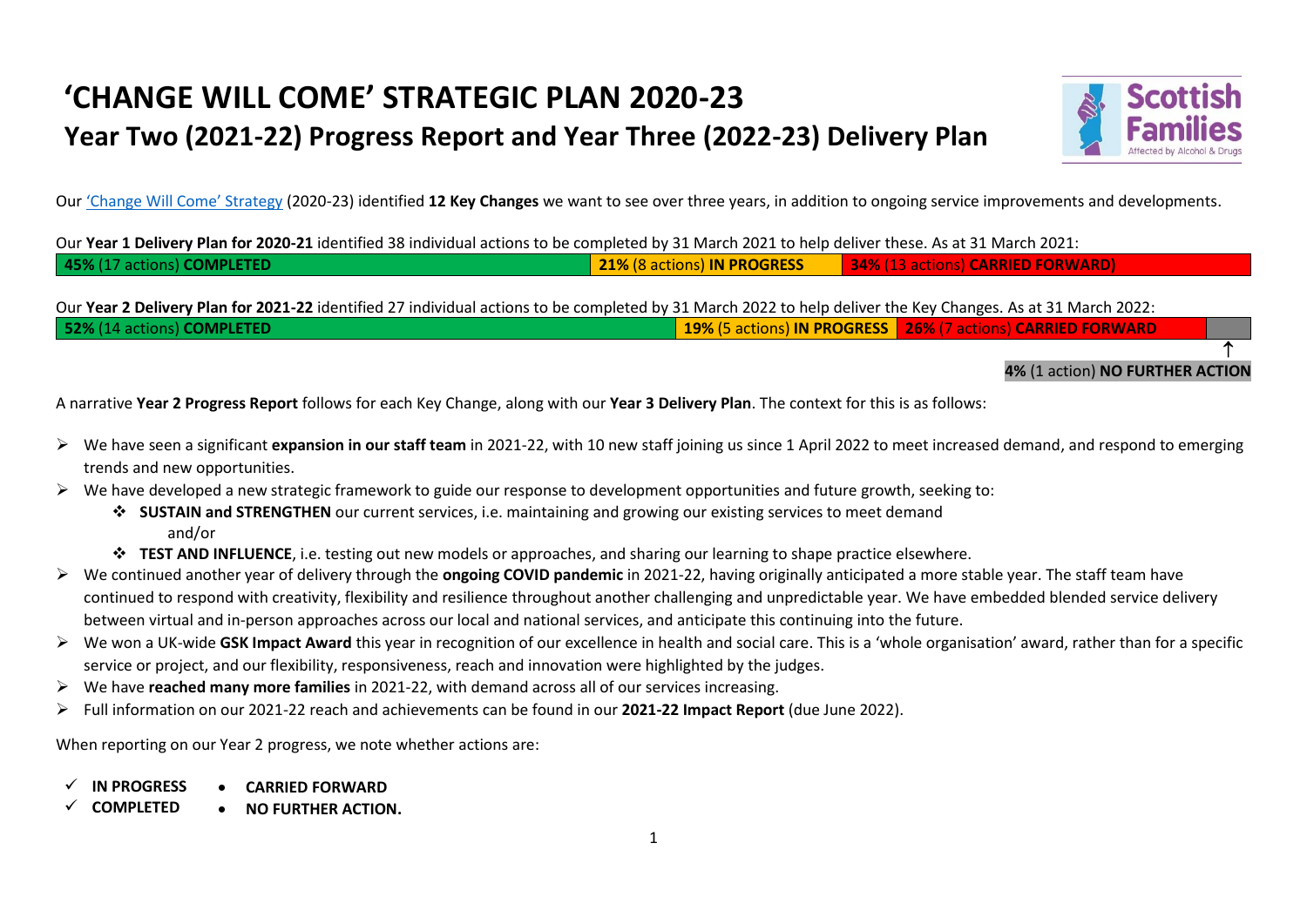## **Keep** The ˈ **Promise**

## **SCOTTISH FAMILIES AND KEEPING THE PROMISE**

The Promise<sup>1</sup> is driving forward changes in policy, practice and culture in Scotland to ensure children and families can realise their full potential, following on from the Independent Care Review. At Scottish Families we support delivery of The Promise through our values and actions. This includes its five Foundations, and particular Commitments and Principles around Family Support and Alcohol & Drugs. In this year's Scottish Families Delivery Plan, we have highlighted four of our twelve Strategic Plan Key Changes which have the strongest alignment with The Promise. These are identified by the #KeepThePromise logo.

| <b>Scottish Families supports the 5 FOUNDATIONS of The</b> |                                                                                                                                                                                                                                                                                                                                            | Its FAMILY SUPPORT Commitments & Principles:                                                                                                                                                                                                             | And its ALCOHOL & DRUGS Commitments:                                                                                                                                                                                                                                                                                                                             |
|------------------------------------------------------------|--------------------------------------------------------------------------------------------------------------------------------------------------------------------------------------------------------------------------------------------------------------------------------------------------------------------------------------------|----------------------------------------------------------------------------------------------------------------------------------------------------------------------------------------------------------------------------------------------------------|------------------------------------------------------------------------------------------------------------------------------------------------------------------------------------------------------------------------------------------------------------------------------------------------------------------------------------------------------------------|
| Promise                                                    |                                                                                                                                                                                                                                                                                                                                            |                                                                                                                                                                                                                                                          |                                                                                                                                                                                                                                                                                                                                                                  |
| <b>Voice</b>                                               | Voice: Children must be listened to and<br>meaningfully and appropriately involved in<br>decision-making about their care, with all those<br>involved properly listening and responding to<br>what children want and need. There must be a<br>compassionate, caring, decision-making culture<br>focussed on children and those they trust. | <b>Commitments:</b><br>Scotland must do all it can to keep children with<br>⋗<br>their families.<br>There must be more support for families, based in<br>≻<br>the communities where they live.<br>There must be significant, ongoing and persistent<br>➤ | Scotland must take a more flexible, whole family<br>➤<br>approach to supporting children living with parents<br>with problematic substance use.<br>There must be more universal and intensive support<br>≻<br>for families who are struggling, whatever issues they<br>face. There must be access to that support in the<br>communities where they live.         |
| Family                                                     | Family: Where children are safe in their families<br>and feel loved they must stay - and families must<br>be given support together to nurture that love and<br>overcome the difficulties which get in the way.                                                                                                                            | commitment to ending poverty and mitigating its<br>impacts for Scotland's children, families and<br>communities.                                                                                                                                         | There must be a significant, ongoing and persistent<br>≻<br>commitment to ending poverty and mitigating its<br>impacts for Scotland's children, families and<br>communities.                                                                                                                                                                                     |
| Care                                                       | Care: Where living with their family is not possible,<br>children must stay with their brothers and sisters<br>where safe to do so and belong<br>to a loving home, staying there for as long as<br>needed.                                                                                                                                 | Whatever issues families face, Scotland must ensure<br>that intensive family support is available, proactive<br>and characterised by the 10 family support principles:                                                                                   | The importance of relationships cannot be<br>➤<br>overstated-every effort must be made to nurture and<br>sustain positive and important relationships for care<br>experienced children.                                                                                                                                                                          |
| <b>People</b>                                              | People: The children that Scotland cares<br>for must be actively supported to develop<br>relationships with people in supported to listen<br>and be compassionate in their decision-making<br>and care.<br>Scaffolding: Children, families and the                                                                                         | <b>Community Based</b><br>$\circ$<br>Responsive and Timely<br>$\circ$<br>Work with Family Assets<br>$\circ$<br><b>Empowerment and Agency</b><br>$\circ$<br>Flexible<br>$\circ$<br><b>Holistic and Relational</b><br>$\circ$<br>Therapeutic<br>$\circ$    | Transitions must be limited, relational, planned and<br>informed. Parenting does not stop at 18. Scotland<br>must continue to consider how to create greater<br>equity and opportunity for care experienced young<br>adults, including how to increase opportunity for care<br>experienced people to access employment, training,<br>stable housing and support. |
| <b>Scaffolding</b>                                         | workforce must be supported by a system that is<br>there when it is needed. The scaffolding of help,<br>support and accountability must be ready and<br>responsive when it is required.                                                                                                                                                    | Non-Stigmatising:<br>$\circ$<br><b>Patient and Persistent</b><br>$\circ$<br>Underpinned by Children's Rights<br>$\circ$                                                                                                                                  | Scotland must ensure that the way support is<br>➤<br>delivered does not stigmatise people-the 'Language<br>of Care' must also change to be easily understood, be<br>positive and not create or compound stigma.                                                                                                                                                  |

<sup>1</sup> <https://thepromise.scot/>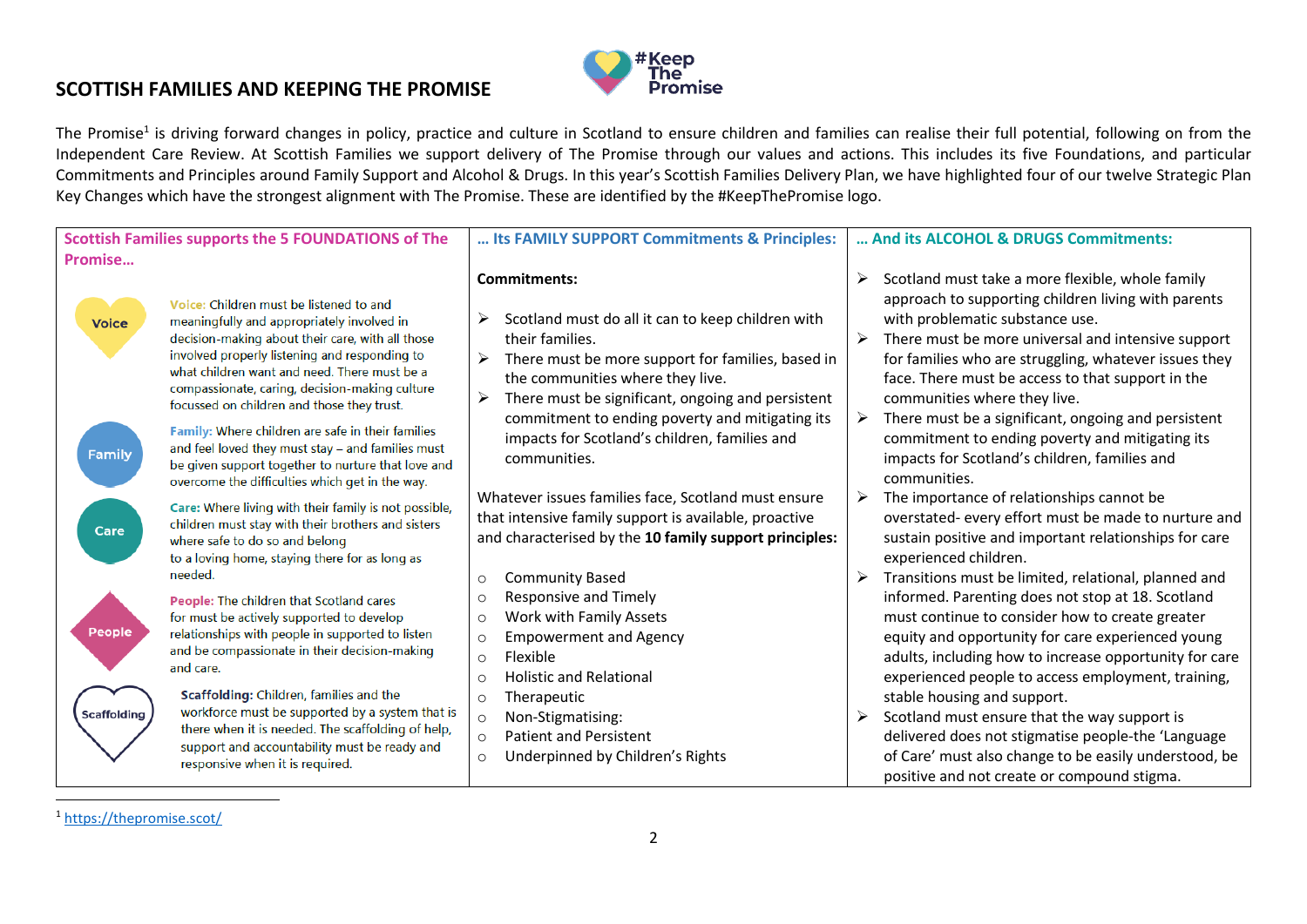| <b>KEY CHANGES WE WANT TO</b>   | <b>HOW WE WILL DO</b>   | PROGRESS AGAINST OUR YEAR 2 PLANS (2021-22)                        | IN YEAR 3 (2022-23) WE WILL                  |
|---------------------------------|-------------------------|--------------------------------------------------------------------|----------------------------------------------|
| SEE, 2020-23                    | THIS, 2020-23           |                                                                    |                                              |
|                                 |                         | <b>FAMILIES ARE SUPPORTED</b>                                      |                                              |
| Ensure there is VISIBLE         | We will develop and     | <b>COMPLETED:</b> We launched our 'Ask the Family' report and<br>✓ | Publish our ISD family group survey<br>a)    |
| <b>FAMILY SUPPORT</b> in every  | promote a robust        | virtual exhibition in June 2021, based on our family               | findings and recommendations (Year 1         |
| local area, through developing  | evidence base to        | engagement project with Action for Children, Circle & All in       | & 2 action contd).                           |
| and promoting an evidence       | illustrate the benefits | the Family. This was commissioned by the Scottish Govt and         | Launch our Deep Dive of Family<br>b)         |
| base and business case for      | of family support,      | helped shape the national Whole Family Approach/Family             | Support in Scotland through a report,        |
| family support across all ages, | along with a            | Inclusive Practice Framework launched in December 2021.            | media release and webinar.                   |
| and inclusive of anyone         | compelling business     | We shared our 'Ask the Family' findings via an online<br>$\circ$   | Support the implementation by ADPs of<br>c)  |
| affected by someone else's      | case to encourage       | launch event, media release, media interviews and                  | the new national Whole Family                |
| substance use.                  | investment in quality   | ongoing input to national and international                        | <b>Approach/ Family Inclusive Practice</b>   |
| #Keep                           | and choice.             | conferences and webinars.                                          | <b>Framework</b> through engagement          |
| The                             |                         | IN PROGRESS: Our national survey report on family group<br>✓       | events, workforce development,               |
| <b>Promise</b>                  |                         | leaders and members (supported by Information Services             | sharing evidence and best practice.          |
|                                 |                         | Division (ISD) Scotland) reached the final editing stage           | Pilot improvement projects for Family<br>d)  |
|                                 |                         | (publication delayed due to other priorities).                     | <b>Support and Family Inclusive Practice</b> |
|                                 |                         | We completed scoping studies of family support in<br>$\circ$       | on a locality basis in the first instance,   |
|                                 |                         | Highland, Renfrewshire and Forth Valley to inform                  | to demonstrate the benefits of               |
|                                 |                         | future service development and investment plans.                   | improved support and practice.               |
|                                 |                         | We completed a 'Deep Dive' of Family Support in<br>$\circ$         | Develop e-learning modules around the<br>e)  |
|                                 |                         | Scotland', to better understand the reach and                      | Whole Family Approach and Family             |
|                                 |                         | capacity of family support.                                        | Inclusive Practice, to improve               |
|                                 |                         | We have also taken steps to embed evaluation more<br>$\circ$       | workforce access to 'bite size' learning.    |
|                                 |                         | firmly in our everyday work, to strengthen our                     | Continue to develop our new national<br>f)   |
|                                 |                         | internal evidence base.                                            | Family/Carer Support Collaborative in        |
|                                 |                         | <b>CARRIED FORWARD:</b> We planned to design and implement<br>٠    | partnership with VOCAL Midlothian and        |
|                                 |                         | national improvement plans for Family Support and Family           | other partners to share best practice,       |
|                                 |                         | Inclusive Practice.                                                | create a stronger voice, and achieve         |
|                                 |                         | We have now decided to pilot smaller-scale<br>$\circ$              | improved investment in family support.       |
|                                 |                         | improvement projects on a locality basis in the first              | Extend our use of evidence-based<br>g)       |
|                                 |                         | instance, better reflecting our available capacity/                | interventions through launching a            |
|                                 |                         | resources.                                                         | national SMART Family and Friends            |
|                                 |                         |                                                                    | Group and exploring the use of 5-Step        |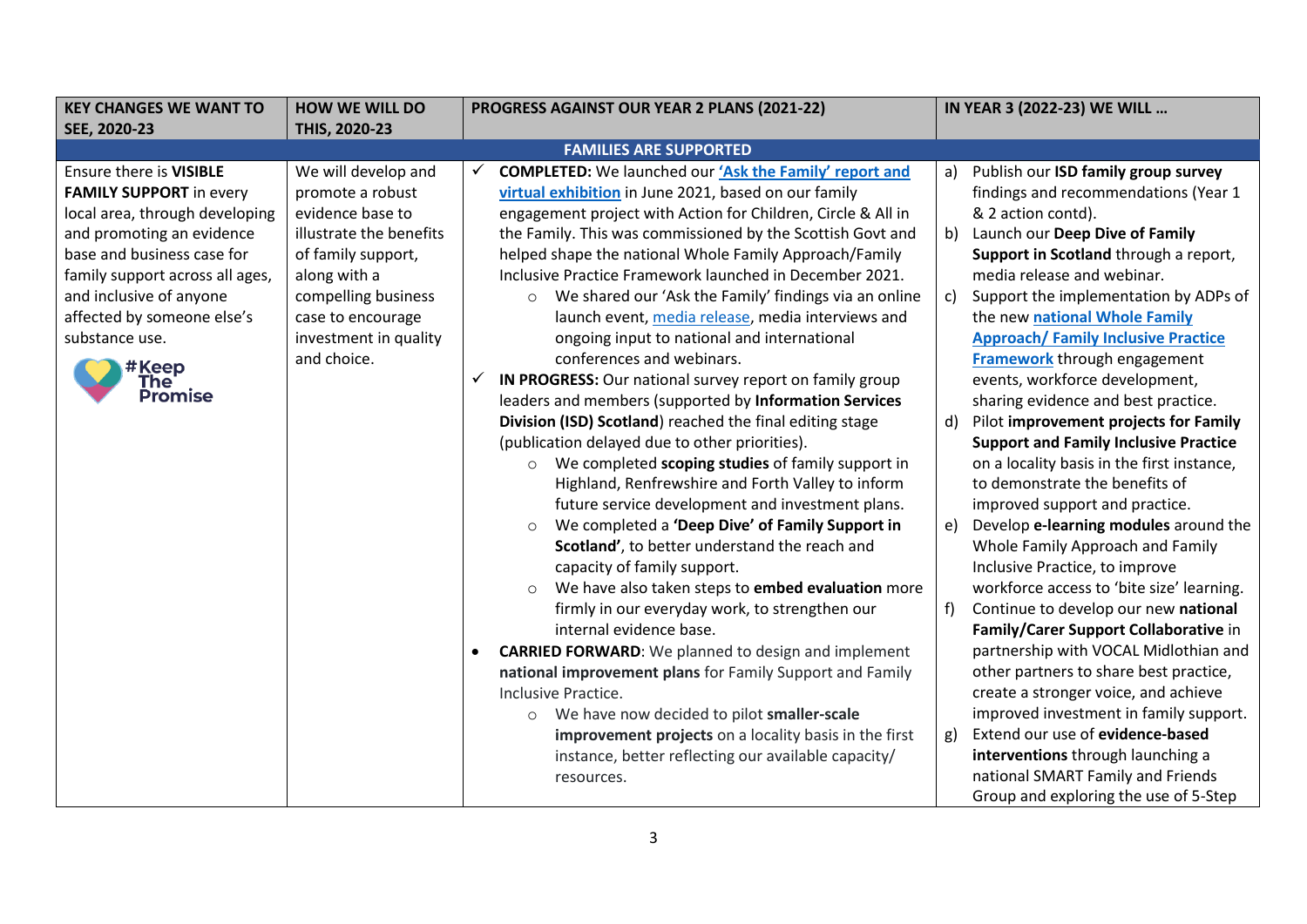| <b>KEY CHANGES WE WANT TO</b> | <b>HOW WE WILL DO</b> | PROGRESS AGAINST OUR YEAR 2 PLANS (2021-22)                                                                                                                                                                                                                                                                                                                                                                                                                                                                                                                                                                                                                                                                                                                                                                                                                                                                                                                                                                                                                                                                                                                                                                                                                                                                                                                                                                                                                                                                                                      | IN YEAR 3 (2022-23) WE WILL                                                                                                                                                                                                                                                                                                                                             |
|-------------------------------|-----------------------|--------------------------------------------------------------------------------------------------------------------------------------------------------------------------------------------------------------------------------------------------------------------------------------------------------------------------------------------------------------------------------------------------------------------------------------------------------------------------------------------------------------------------------------------------------------------------------------------------------------------------------------------------------------------------------------------------------------------------------------------------------------------------------------------------------------------------------------------------------------------------------------------------------------------------------------------------------------------------------------------------------------------------------------------------------------------------------------------------------------------------------------------------------------------------------------------------------------------------------------------------------------------------------------------------------------------------------------------------------------------------------------------------------------------------------------------------------------------------------------------------------------------------------------------------|-------------------------------------------------------------------------------------------------------------------------------------------------------------------------------------------------------------------------------------------------------------------------------------------------------------------------------------------------------------------------|
| SEE, 2020-23                  | THIS, 2020-23         |                                                                                                                                                                                                                                                                                                                                                                                                                                                                                                                                                                                                                                                                                                                                                                                                                                                                                                                                                                                                                                                                                                                                                                                                                                                                                                                                                                                                                                                                                                                                                  |                                                                                                                                                                                                                                                                                                                                                                         |
|                               |                       | We did (finally!) launch our CRAFT Community of<br>$\circ$<br>Practice, to bring together all the practitioners and<br>family members in Scotland who have completed<br>CRAFT training. The CoP focuses on sharing and<br>promoting best practice.<br>We fed into the development of the Medication<br>Assisted Treatment (MAT) Standards in relation to<br>Family Inclusive Practice, although we were<br>unsuccessful (to date) in ensuring there is a<br>dedicated Standard around including and supporting<br>families.<br>We have strengthened our policy and research<br>$\circ$<br>function, setting up a new Policy Network, launching<br>a series of policy/research blogs, and engaging with<br>families to respond to consultations on the National<br>Care Service, Right to Recovery Bill, and alcohol<br>labelling.<br>NO FURTHER ACTION: We advocated to the Scottish<br>Government and other bodies for a multi-year, funded<br>national family support collaborative to maximise reach,<br>return for investment and impact.<br>We did not secure Scottish Government support for<br>$\circ$<br>this proposal, with a preference for funding<br>allocations to ADPs and competitive national funding<br>streams.<br>We did however establish an unfunded national<br>$\Omega$<br>Family/ Carer Support Collaborative together with<br>VOCAL Midlothian, to bring together like-minded<br>family support organisations with an interest in<br>sharing evidence-based practice and growing<br>investment in family/carer support. | as an additional intervention for family<br>support services.<br>Continue to influence the roll-out of<br>h)<br>the MAT Standards to introduce a<br>presumption of family involvement and<br>support for families in their own right.<br>Launch a new Helpline animation to<br>i)<br>increase the visibility of family support,<br>and encourage families to reach out. |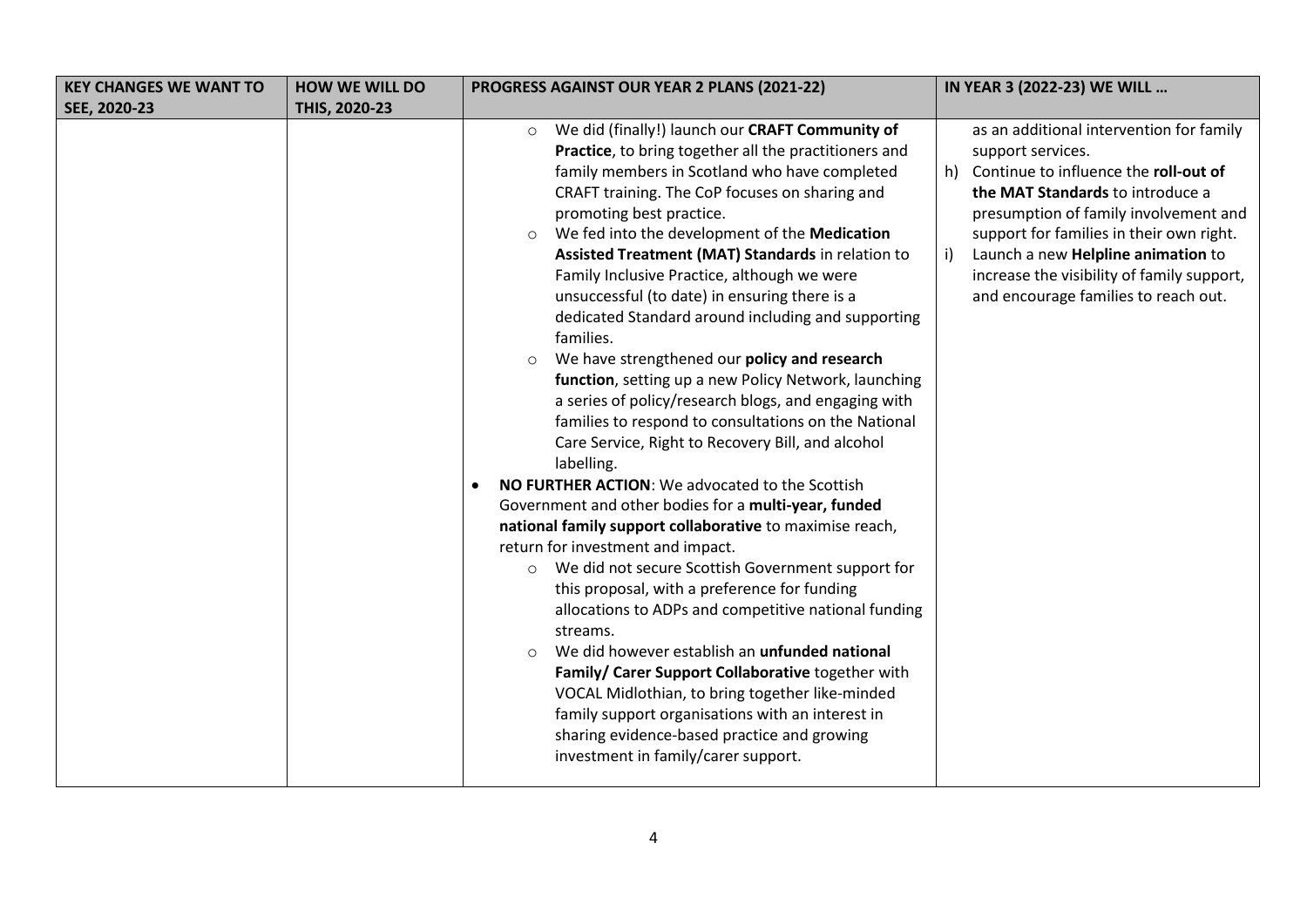| <b>KEY CHANGES WE WANT TO</b>  | <b>HOW WE WILL DO</b>  | PROGRESS AGAINST OUR YEAR 2 PLANS (2021-22)                                 | IN YEAR 3 (2022-23) WE WILL                  |
|--------------------------------|------------------------|-----------------------------------------------------------------------------|----------------------------------------------|
| SEE, 2020-23                   | THIS, 2020-23          |                                                                             |                                              |
| Champion and support the       | We will recognise and  | <b>COMPLETED:</b> We carried out a Test of Change around<br>✓               | Continue to deliver our Click and<br>a)      |
| role of FAMILIES AS            | strengthen the role of | intranasal naloxone (Nyxoid) for families via our Click and                 | Deliver naloxone service as part of our      |
| LIFESAVERS, to reduce the risk | family members as a    | Deliver service, to offer an alternative to the injectable kit,             | core service offer.                          |
| of alcohol and drug-related    | protective factor in   | thanks to additional Scottish Government funding.                           | Share ongoing learning from our<br>b)        |
| harm and deaths.               | reducing the risk of   | We have secured ongoing National Drugs Mission<br>$\circ$                   | Holding On test of change as it              |
|                                | harm and death, by     | funding for our overall Click and Deliver service, and                      | completes its second year of operation,      |
|                                | offering intensive     | delivered 5645 kits from May 2020 - March 2022.                             | including through a short film, our final    |
|                                | support and the        | We were delighted to win the SCVO Pioneering<br>$\circ$                     | evaluation report, and presentations to      |
|                                | development of         | Project Award in October 2021 for Click and Deliver.                        | conferences and webinars.                    |
|                                | understanding, skills, | We are the national naloxone provider for the 'How<br>$\circ$               | Publish a 'Families Report' as part of<br>C) |
|                                | knowledge, coping      | to Save a Life' campaign led by Scottish Drugs Forum.                       | the final reporting by the Drug Death        |
|                                | and response           | Our Click and Deliver service is used by Police<br>$\circ$                  | Task Force in Summer 2022.                   |
|                                | strategies, connection | Scotland, Scottish Ambulance Service and Scottish                           |                                              |
|                                | and self-care. We will | Fire & Rescue Service for community referrals.                              |                                              |
|                                | take care to ensure    | We worked with Police Scotland, as part of the<br>$\circ$                   |                                              |
|                                | families do not feel   | national Drug Related Deaths Database review, to                            |                                              |
|                                | responsible for their  | agree changes to the way families are involved and                          |                                              |
|                                | loved one's safety and | informed following a suspected drug-related death.                          |                                              |
|                                | survival, or for the   | <b>COMPLETED:</b> We expanded our 'Holding On' (formerly<br>$\checkmark$    |                                              |
|                                | harm caused through    | Families as Lifesavers) initiative to two full-time staff thanks            |                                              |
|                                | their alcohol or drug  | to additional investment by the Drug Deaths Task Force.                     |                                              |
|                                | use. We will work with | <b>COMPLETED:</b> We shared our 'Holding On' test of change<br>$\checkmark$ |                                              |
|                                | families in their own  | learning with the DDTF, Scottish Government and partners,                   |                                              |
|                                | right, and support     | with the support of evaluators, Axiom Consulting.                           |                                              |
|                                | aspects within their   | This included 'A Year with Holding On' webinar<br>$\circ$                   |                                              |
|                                | control.               | (December 2021), a families focus at the September                          |                                              |
|                                |                        | 2021 DDTF meeting and completion of our Interim                             |                                              |
|                                |                        | Evaluation Report by Axiom Consulting.                                      |                                              |
|                                |                        | The DDTF adopted our Family Reference Group as a<br>$\circ$                 |                                              |
|                                |                        | formal sub-group in recognition of families'                                |                                              |
|                                |                        | engagement and contribution.                                                |                                              |
|                                |                        | We also launched our national online Bereavement<br>$\bigcap$               |                                              |
|                                |                        | Group for anyone bereaved through alcohol or drugs.                         |                                              |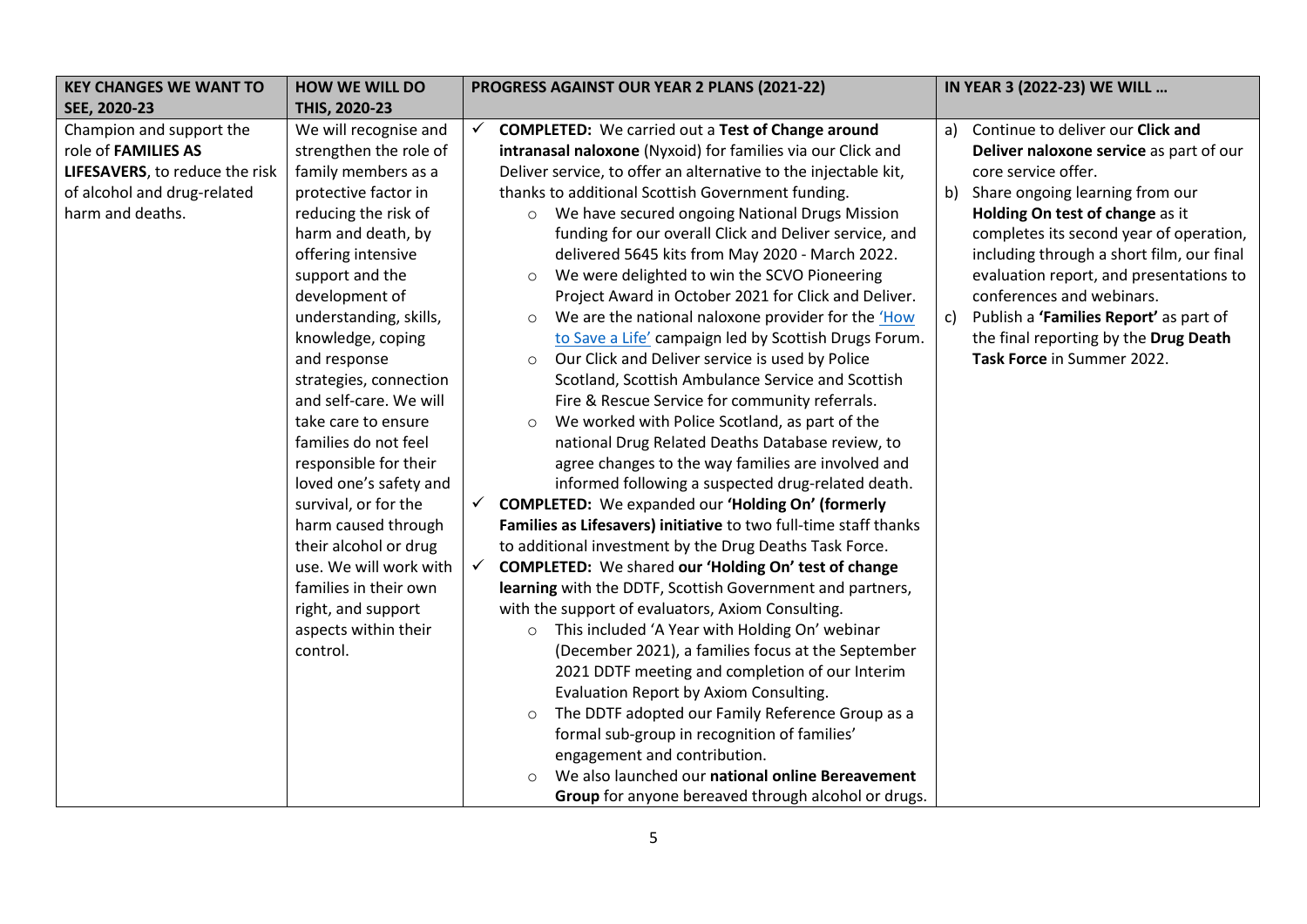| <b>KEY CHANGES WE WANT TO</b>                                                                                                                                                                                               | <b>HOW WE WILL DO</b>                                                                                                                                                                                                                                                                                                           | PROGRESS AGAINST OUR YEAR 2 PLANS (2021-22)                                                                                                                                                                                                                                                                                                                                                                                                                                                                                                                                                                                                                                                                                                                                                                                                                                                                                                                                                     | IN YEAR 3 (2022-23) WE WILL                                                                                                                                                                                                                                                                                                                                                                                                                                                                                                                                                                                                                                                                                                                    |
|-----------------------------------------------------------------------------------------------------------------------------------------------------------------------------------------------------------------------------|---------------------------------------------------------------------------------------------------------------------------------------------------------------------------------------------------------------------------------------------------------------------------------------------------------------------------------|-------------------------------------------------------------------------------------------------------------------------------------------------------------------------------------------------------------------------------------------------------------------------------------------------------------------------------------------------------------------------------------------------------------------------------------------------------------------------------------------------------------------------------------------------------------------------------------------------------------------------------------------------------------------------------------------------------------------------------------------------------------------------------------------------------------------------------------------------------------------------------------------------------------------------------------------------------------------------------------------------|------------------------------------------------------------------------------------------------------------------------------------------------------------------------------------------------------------------------------------------------------------------------------------------------------------------------------------------------------------------------------------------------------------------------------------------------------------------------------------------------------------------------------------------------------------------------------------------------------------------------------------------------------------------------------------------------------------------------------------------------|
| SEE, 2020-23                                                                                                                                                                                                                | THIS, 2020-23                                                                                                                                                                                                                                                                                                                   |                                                                                                                                                                                                                                                                                                                                                                                                                                                                                                                                                                                                                                                                                                                                                                                                                                                                                                                                                                                                 |                                                                                                                                                                                                                                                                                                                                                                                                                                                                                                                                                                                                                                                                                                                                                |
| <b>Embed CONFLICT</b><br><b>RESOLUTION AND FAMILY</b><br><b>MEDIATION</b> skills in our work<br>with families, to help families<br>in recovery reconnect and re-<br>build damaged relationships.<br>#Keep<br>The<br>Promise | We will develop and<br>enhance our own<br>conflict resolution and<br>mediation skills and<br>knowledge, to embed<br>this in our everyday<br>work with families<br>who wish to reconnect<br>and re-build.                                                                                                                        | <b>CARRIED FORWARD</b> (from Year 1): Due to pressures of other<br>$\bullet$<br>work these actions from Year 1, carried forward into Year 2,<br>are again carried forward into Year 3.                                                                                                                                                                                                                                                                                                                                                                                                                                                                                                                                                                                                                                                                                                                                                                                                          | Design and progress a bespoke staff<br>a)<br>learning and development programme<br>on conflict resolution and mediation to<br>enhance staff knowledge, skills and<br>confidence - specifically around<br>supporting families affected by<br>substance use. (Year 1 action)<br>Use this learning in our everyday work<br>with families. (Year 1 action)<br>Explore options for a dedicated<br>c)<br>initiative to offer a more intensive<br>intervention. (Year 1 action)                                                                                                                                                                                                                                                                       |
|                                                                                                                                                                                                                             |                                                                                                                                                                                                                                                                                                                                 | <b>FAMILIES ARE INCLUDED</b>                                                                                                                                                                                                                                                                                                                                                                                                                                                                                                                                                                                                                                                                                                                                                                                                                                                                                                                                                                    |                                                                                                                                                                                                                                                                                                                                                                                                                                                                                                                                                                                                                                                                                                                                                |
| Highlight the impact on<br>families of the gap between<br><b>MENTAL HEALTH AND</b><br><b>SUBSTANCE USE care and</b><br>treatment, and seek to close<br>this gap.                                                            | We will collect and<br>share evidence about<br>the gap in support<br>where individuals<br>experience both<br>mental health and<br>substance use<br>problems, and the<br>impact this has on<br>families. We will use<br>creative tools, such as<br>drama, to<br>communicate families'<br>experiences and<br>campaign for change. | <b>COMPLETED:</b> We launched our in-person workshop tour of<br>$\checkmark$<br>'This Fierce Love' in March 2022 (previously postponed due<br>to COVID), with 10 dates scheduled between March-May<br>2022 as planned:<br>This Fierce Love tells the story of a family affected by<br>$\circ$<br>substance use and mental health issues, and is based<br>on extensive research with Scottish Families family<br>members and staff.<br><b>COMPLETED:</b> We engaged with the Mental Welfare<br>$\checkmark$<br>Commission's dual diagnosis inquiry.<br>This included running dedicated meetings for family<br>$\circ$<br>members and staff to share their experiences with<br>the MWC team.<br>We also supported the Reducing Harm, Improving<br>$\circ$<br>Care programme (NHS Healthcare Improvement<br>Scotland) exploring the interaction between<br>substance use, homelessness and mental health<br>services, including hosting conversations with family<br>members and the project team. | Complete and evaluate the 'This Fierce<br>a)<br>Love' workshop tour Phase 1.<br>Plan and deliver 'This Fierce Love' Phase<br>b)<br>2 (from Autumn 2022)<br>Explore ways to use 'This Fierce Love'<br>C)<br>within workforce development.<br>Explore new opportunities for<br>$\mathsf{d}$<br>collaboration and family inclusive<br>practice, e.g. with community mental<br>health teams, primary care mental<br>health nurses (potential to pilot in<br>specific localities).<br>Work with families to capture<br>e)<br>experiences of co-occurring mental<br>health and substance use via a creative<br>research approach like 'Ask the Family'.<br>Investigate an emerging trend around<br>autism and families affected by<br>substance use. |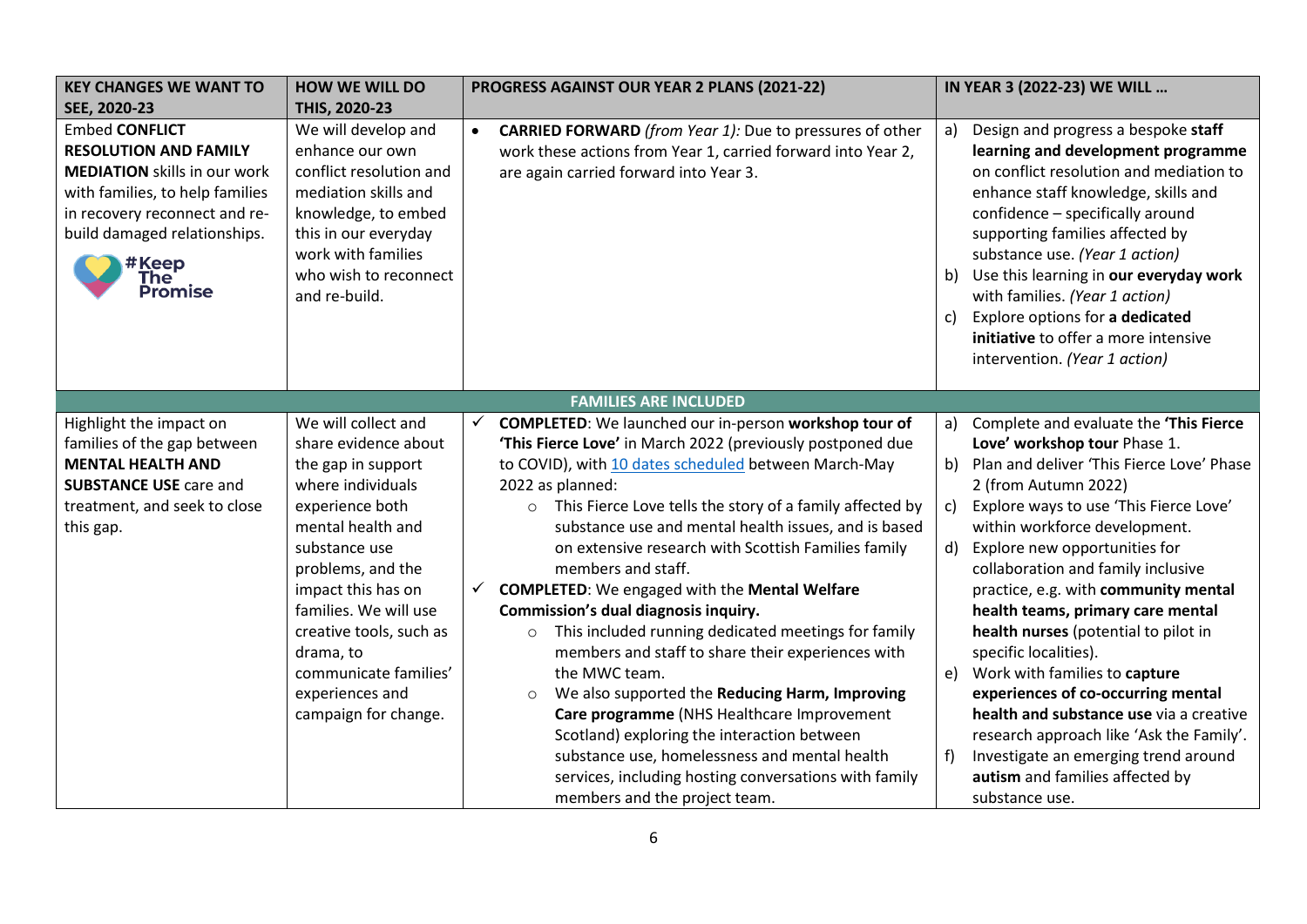| <b>KEY CHANGES WE WANT TO</b> | <b>HOW WE WILL DO</b>   | PROGRESS AGAINST OUR YEAR 2 PLANS (2021-22)                                  | IN YEAR 3 (2022-23) WE WILL                |
|-------------------------------|-------------------------|------------------------------------------------------------------------------|--------------------------------------------|
| SEE, 2020-23                  | THIS, 2020-23           |                                                                              |                                            |
| Share the learning from our   | We will continue to     | <b>COMPLETED:</b> We secured funding to sustain and grow our<br>✓<br>a)      | <b>Expand our Routes team with funding</b> |
| <b>ROUTES YOUNG PERSONS'</b>  | gather learning from    | own Routes team in East and West Dunbartonshire,                             | from the Corra Children and Families       |
| PROJECT, including developing | our national young      | following the completion of the national demonstration                       | Fund to enable us to reach more young      |
| a strengths-based alternative | persons'                | project phase in March 2022.                                                 | people in East/West Dunbartonshire.        |
| to the Adverse Childhood      | demonstration project   | $\checkmark$<br>IN PROGRESS: Our national evaluation of Routes is<br>b)      | Embed Routes within our mainstream,        |
| Experiences (ACEs) model, and | in East and West        | underway, along with a draft scale up/ roll out plan. We                     | core delivery, securing resources to       |
| enhancing support and         | Dunbartonshire, and     | want to use this to secure ongoing investment in Routes and                  | meet ongoing operational needs in East     |
| understanding in schools.     | share this locally and  | an expansion of the model:                                                   | and West Dunbartonshire.                   |
| #Keep                         | nationally. We will use | We commissioned a film and documentary about<br>C)<br>$\circ$                | We will publish and share our national     |
| The <sup>'</sup>              | this learning about the | Routes to share with funders, commissioners and                              | evaluation report on the initial three-    |
| <b>Promise</b>                | strength of families,   | services. 'I Am Not Alone' was coproduced between                            | year Routes demonstration project.         |
|                               | alongside other         | the Routes young people and Braw Talent production<br>d)                     | We will run a national 'Routes             |
|                               | sources such as the     | company.                                                                     | roadshow' involving the Routes young       |
|                               | Independent Care        | It had its national online premiere at the Scottish<br>$\circ$               | people, and using the 'I Am Not Alone'     |
|                               | Review, to ensure       | Families AGM (November 2021), with in person, local                          | film, our evaluation findings, and other   |
|                               | young people shape      | premieres following in East and West Dunbartonshire                          | materials to share our learning and        |
|                               | how they and their      | in January and March 2022.                                                   | encourage other areas to 'grow their       |
|                               | families are            | <b>CARRIED FORWARD:</b> Our work to share learning with schools<br>$\bullet$ | own Routes'.                               |
|                               | supported.              | will be carried forward again into Year 3.<br>e)                             | Work with the Routes young people to       |
|                               |                         | <b>CARRIED FORWARD:</b> Similarly our plan to develop materials<br>$\bullet$ | share our learning with schools, to        |
|                               |                         | for schools and parents will be carried forward again into                   | ensure young people affected by family     |
|                               |                         | Year 3:                                                                      | substance use feel supported, included     |
|                               |                         | When schools re-opened to external agencies<br>$\circ$                       | and respected. (Year 1 action)             |
|                               |                         | f)<br>following COVID restrictions, our priority has been                    | Work with the Routes young people          |
|                               |                         | delivering direct support for young people.                                  | and partner organisations to provide       |
|                               |                         | We have been at capacity for Routes for most of<br>$\circ$                   | development sessions and materials         |
|                               |                         | 2021-22 and unable to take on additional referrals.                          | for schools and parents, including drug    |
|                               |                         | The focus on direct support and meeting the<br>$\circ$                       | and alcohol awareness, harm reduction,     |
|                               |                         | immediate needs of the young people has reduced                              | and communicating with young people.       |
|                               |                         | our capacity for more developmental work.                                    | (Year 1 action contd ) including via the   |
|                               |                         |                                                                              | national Early Intervention and            |
|                               |                         |                                                                              | Prevention group.                          |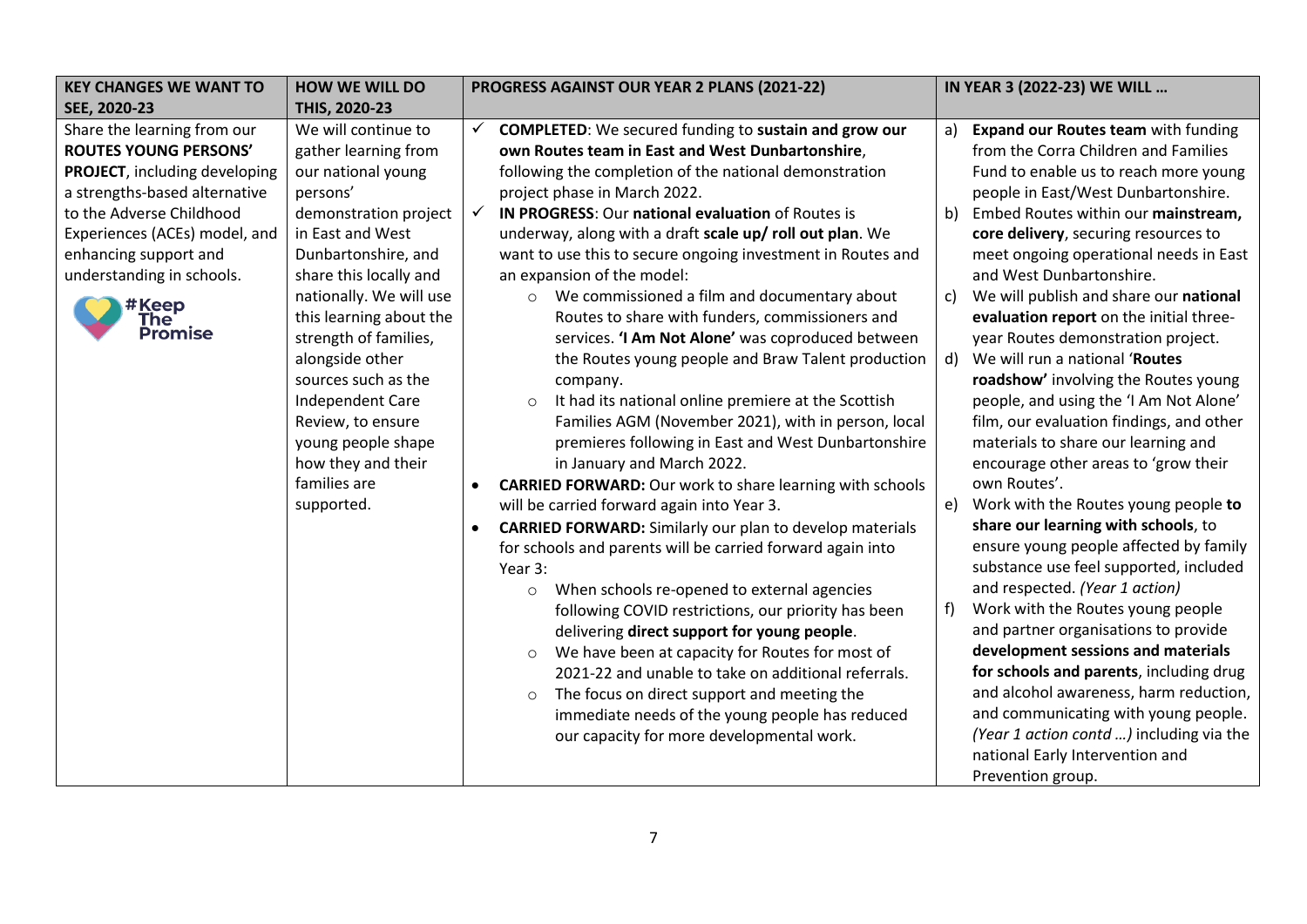| <b>KEY CHANGES WE WANT TO</b><br>SEE, 2020-23                                                                                                  | <b>HOW WE WILL DO</b><br>THIS, 2020-23                                                                                                                                                                                                                                                                                                             | PROGRESS AGAINST OUR YEAR 2 PLANS (2021-22)                                                                                                                                                                                                                                                                                                                                                                                                                                                                                                                                     | IN YEAR 3 (2022-23) WE WILL                                                                                                                                                                                                                                                                                                                                    |
|------------------------------------------------------------------------------------------------------------------------------------------------|----------------------------------------------------------------------------------------------------------------------------------------------------------------------------------------------------------------------------------------------------------------------------------------------------------------------------------------------------|---------------------------------------------------------------------------------------------------------------------------------------------------------------------------------------------------------------------------------------------------------------------------------------------------------------------------------------------------------------------------------------------------------------------------------------------------------------------------------------------------------------------------------------------------------------------------------|----------------------------------------------------------------------------------------------------------------------------------------------------------------------------------------------------------------------------------------------------------------------------------------------------------------------------------------------------------------|
| Grow and support a robust<br>and sustainable VOLUNTEER<br><b>BASE</b> for Scottish Families,<br>including families with lived<br>experience.   | We will seek funding<br>for a volunteering and<br>befriending<br>coordinator to help us<br>grow and support our<br>volunteer base. This<br>includes developing<br>new options for family<br>members to get<br>involved in<br>volunteering and<br>befriending<br>opportunities.                                                                     | $\checkmark$<br><b>CARRIED FORWARD</b> (from Year 1): Due to limited staff<br>capacity to date, this action will be carried forward into Year<br>3 but with amendments:<br>Rather than securing funding for a new Volunteer<br>$\circ$<br>and Befriending Coordinator, we have identified a<br>member of staff within the team to lead a volunteer<br>development programme for Scottish Families.<br>This work will start in early summer 2022.<br>$\circ$                                                                                                                     | Establish a volunteer development<br>a)<br>programme for Scottish Families,<br>including scoping out our volunteering<br>needs across the whole organisation,<br>learning from other organisations,<br>identifying any funding requirements,<br>and progressing with implementation.                                                                           |
|                                                                                                                                                |                                                                                                                                                                                                                                                                                                                                                    | <b>FAMILIES ARE RECOGNISED</b>                                                                                                                                                                                                                                                                                                                                                                                                                                                                                                                                                  |                                                                                                                                                                                                                                                                                                                                                                |
| Shine a light on the impact on<br>families of CRIME,<br><b>CRIMINALITY AND THE</b><br><b>JUSTICE SYSTEM linked to</b><br>alcohol and drug use. | We will gather<br>evidence from family<br>members about the<br>ways in which their<br>loved ones' drug or<br>alcohol use has<br>brought the family<br>into contact with<br>crime, criminality and<br>the justice system, and<br>the impact this has<br>had on them. We will<br>use this information to<br>increase awareness<br>and understanding. | IN PROGRESS (amended): We held a workshop in March<br>2021 on Drugs and the Law, hosted by the Family Reference<br>Group.<br>We subsequently made a written submission to the<br>$\circ$<br>Scottish Govt/ Drug Deaths Task Force based on<br>these discussions (April 2021). This was referred to<br>and influenced their formal written report (Sept<br>$2021$ ).<br>We have drafted a new resource ('How alcohol and<br>$\circ$<br>drugs affect families') which includes a section on<br>the impact on families of crime on families. This will<br>be published in 2022-23. | Explore creative methods to gather<br>a)<br>evidence from families about their<br>experiences of crime, criminality and<br>the justice system (e.g. photography,<br>spoken word poetry). (Year 1 action)<br>Work with family members and partner<br>b)<br>organisations to design this initiative for<br>implementation in Year 3. (Year 1<br>action, updated) |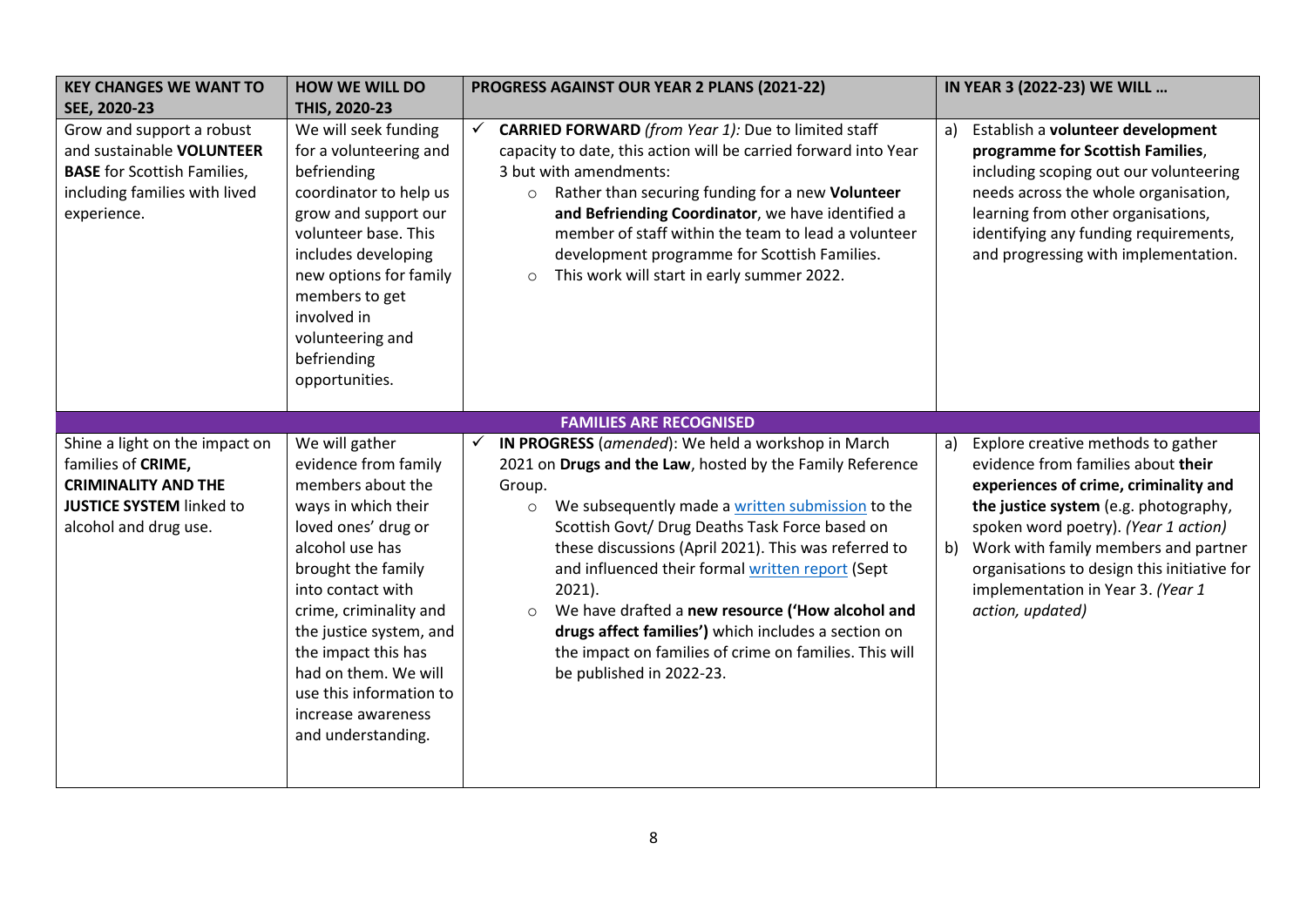| <b>KEY CHANGES WE WANT TO</b>                                                                                                                                                                                                                                 | <b>HOW WE WILL DO</b>                                                                                                                                                                                                                                                                                                                                     | PROGRESS AGAINST OUR YEAR 2 PLANS (2021-22)                                                                                                                                                                                                                                                                                                                                                                                                                                                                                                                                                                                                                                                                                                                                                                                                                                                                                                                                                                                                                                               | IN YEAR 3 (2022-23) WE WILL                                                                                                                                                                                                                                                                                                                                                                                                                                                                                                                                                                                                                                                                                                                                                     |
|---------------------------------------------------------------------------------------------------------------------------------------------------------------------------------------------------------------------------------------------------------------|-----------------------------------------------------------------------------------------------------------------------------------------------------------------------------------------------------------------------------------------------------------------------------------------------------------------------------------------------------------|-------------------------------------------------------------------------------------------------------------------------------------------------------------------------------------------------------------------------------------------------------------------------------------------------------------------------------------------------------------------------------------------------------------------------------------------------------------------------------------------------------------------------------------------------------------------------------------------------------------------------------------------------------------------------------------------------------------------------------------------------------------------------------------------------------------------------------------------------------------------------------------------------------------------------------------------------------------------------------------------------------------------------------------------------------------------------------------------|---------------------------------------------------------------------------------------------------------------------------------------------------------------------------------------------------------------------------------------------------------------------------------------------------------------------------------------------------------------------------------------------------------------------------------------------------------------------------------------------------------------------------------------------------------------------------------------------------------------------------------------------------------------------------------------------------------------------------------------------------------------------------------|
| SEE, 2020-23                                                                                                                                                                                                                                                  | THIS, 2020-23                                                                                                                                                                                                                                                                                                                                             |                                                                                                                                                                                                                                                                                                                                                                                                                                                                                                                                                                                                                                                                                                                                                                                                                                                                                                                                                                                                                                                                                           |                                                                                                                                                                                                                                                                                                                                                                                                                                                                                                                                                                                                                                                                                                                                                                                 |
| Develop our MY FAMILY, MY<br><b>RIGHTS</b> programme to ensure<br>the commitments in the<br>national 'Rights, Respect and<br>Recovery' alcohol and drugs<br>strategy look and feel real for<br>families on the ground.<br>#Keep<br><b>The</b><br>Promise      | We will develop and<br>deliver a programme<br>of awareness-raising;<br>learning and<br>development for<br>practitioners and<br>family members; and<br>advocacy support for<br>families, to ensure<br>everyone is aware of<br>family rights and how<br>these can be upheld.                                                                                | <b>COMPLETED:</b><br>$\checkmark$<br>We were unsuccessful in our application to the<br>$\circ$<br>Equality and Human Rights Fund for a three year 'My<br>Family, My Rights' programme, however we did<br>secure funding from STV Appeal for the Family<br>Advocacy College and Family Advocacy Service<br>proposals.<br><b>CARRIED FORWARD</b> (amended):<br>$\bullet$<br>Our plans to develop a learning and development<br>$\circ$<br>programme around 'Rights, Respect and Recovery'<br>via e-learning platform will now be absorbed into the<br>overall My Family, My Rights programme.                                                                                                                                                                                                                                                                                                                                                                                                                                                                                               | Launch our My Family, My Rights<br>a)<br>programme, including a co-produced<br>Family Advocacy College and Family<br>Advocacy Service.<br>Engage with the Scottish Government's<br>b)<br>new human-rights based National<br><b>Collaborative of Lived and Living</b><br><b>Experience</b> as part of the National<br>Mission on Drugs, to ensure families are<br>recognised and included.                                                                                                                                                                                                                                                                                                                                                                                       |
|                                                                                                                                                                                                                                                               |                                                                                                                                                                                                                                                                                                                                                           | <b>FAMILIES ARE CONNECTED TO COMMUNITIES</b>                                                                                                                                                                                                                                                                                                                                                                                                                                                                                                                                                                                                                                                                                                                                                                                                                                                                                                                                                                                                                                              |                                                                                                                                                                                                                                                                                                                                                                                                                                                                                                                                                                                                                                                                                                                                                                                 |
| Facilitate structured<br><b>COMMUNITY</b><br><b>CONVERSATIONS AROUND</b><br><b>ALCOHOL AND DRUGS,</b><br>including workplaces, to<br>increase awareness and<br>understanding, and address<br>judgement and stigma<br>through education and social<br>contact. | We will develop and<br>roll out a community<br>conversations toolkit<br>to support community<br>groups, workplaces<br>and other settings to<br>come together and<br>talk through attitudes,<br>issues and ideas<br>around substance use<br>and harm. This will<br>include identifying the<br>strengths and assets<br>that each community<br>can build on. | <b>COMPLETED:</b> We launched our new podcast series, 'Life with<br>$\checkmark$<br>Alcohol and Drugs', releasing 11 episodes by 31 March 2022.<br>$\checkmark$<br>IN PROGRESS: Our Reporting of Substance media guidelines<br>initiative (a collaboration with ADFAM) and will be launched<br>in June 2022:<br>We have facilitated increased family involvement in<br>$\circ$<br>media coverage of alcohol and drug harm.<br>We have increased opportunities for families to<br>$\circ$<br>share their experiences via blogs, articles, podcasts.<br>IN PROGRESS: There has been limited progress on the<br>$\checkmark$<br>national Stigma Strategy due to changes in the S. Govt team:<br>However we have progressed national and local<br>$\circ$<br>stigma work, including running Stigma and the Power<br>of Kindness workshops, contributing to the national<br>stigma campaign and supporting local stigma<br>discussions and plans.<br><b>CARRIED FORWARD</b> (from Year 1): Our Community<br>conversations toolkit actions were not progressed due to<br>other work priorities. | Launch our UK-wide Reporting of<br>a)<br>Substance initiative with Adfam. This<br>includes the development of UK media<br>guidelines and a photography project.<br>b)<br>Develop the community conversations<br>toolkit for use by community groups,<br>workplaces and other settings; identify<br>test sites for the toolkit and begin to<br>test out delivery. (Year 1 action)<br><b>Explore funding options to support</b><br>c)<br>community roll-out of the toolkit,<br>including the use of small grants to<br>support new conversations (learning<br>from the 'Hard Edges' model). (Year 1<br>action)<br>Research and produce a new report<br>d)<br>about Families and Cocaine, to shine a<br>light on hidden stories and experiences<br>of this significant drug trend. |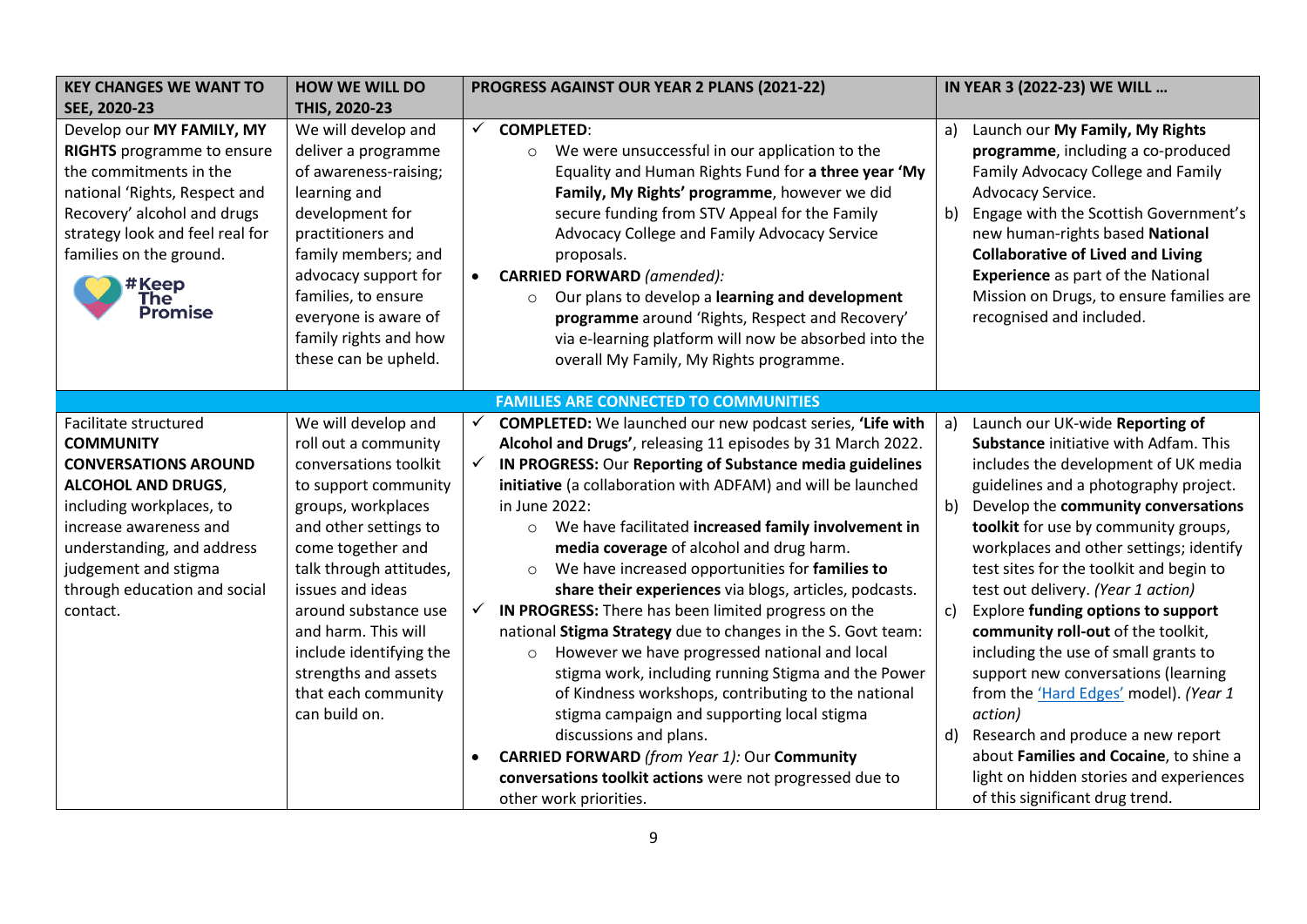| <b>KEY CHANGES WE WANT TO</b>                                                                                                                                                                                                                  | <b>HOW WE WILL DO</b>                                                                                                                                                                                                                                                                                                                                                                         | PROGRESS AGAINST OUR YEAR 2 PLANS (2021-22)                                                                                                                                                                                                                                                                                                                                                                                                                                                                                                                                       | IN YEAR 3 (2022-23) WE WILL                                                                                                                                                                                                                                                                                                                                                                                                                                               |
|------------------------------------------------------------------------------------------------------------------------------------------------------------------------------------------------------------------------------------------------|-----------------------------------------------------------------------------------------------------------------------------------------------------------------------------------------------------------------------------------------------------------------------------------------------------------------------------------------------------------------------------------------------|-----------------------------------------------------------------------------------------------------------------------------------------------------------------------------------------------------------------------------------------------------------------------------------------------------------------------------------------------------------------------------------------------------------------------------------------------------------------------------------------------------------------------------------------------------------------------------------|---------------------------------------------------------------------------------------------------------------------------------------------------------------------------------------------------------------------------------------------------------------------------------------------------------------------------------------------------------------------------------------------------------------------------------------------------------------------------|
| SEE, 2020-23                                                                                                                                                                                                                                   | THIS, 2020-23                                                                                                                                                                                                                                                                                                                                                                                 |                                                                                                                                                                                                                                                                                                                                                                                                                                                                                                                                                                                   |                                                                                                                                                                                                                                                                                                                                                                                                                                                                           |
| Increase insight into<br><b>SCOTLAND'S RELATIONSHIP</b><br>WITH ALCOHOL, including the<br>influences on our everyday<br>culture around alcohol, and<br>how these can be challenged<br>and changed to reduce harm<br>for families.              | We will work with our<br>partners in the Alcohol<br><b>Advocacy Coalition to</b><br>share evidence with<br>families and<br>communities on the<br>causes and effects of<br>Scotland's alcohol<br>culture. We will<br>continue to work<br>together on the<br>alcohol-free childhood<br>and alcohol-free<br>spaces initiatives, and<br>on the impact of price,<br>availability and<br>marketing. | <b>COMPLETED:</b> We have continued the work of our Alcohol<br>$\checkmark$<br>Action Group (https://twitter.com/AlcSfad) to take forward<br>themes and interests identified by the Group, to raise<br>awareness and reduce harms from alcohol:<br>This includes carrying out national surveys and<br>$\circ$<br>engaging with partner organisations around issues<br>such as alcohol availability, visibility, labelling and<br>marketing.<br><b>COMPLETED:</b> We have continued to support calls for the<br>Minimum Unit Price for alcohol to be increased from 50p to<br>65p. | Refocus our attention on alcohol harm<br>a)<br>and families, including the themes of<br>#AlcoholEverywhere,<br>#AlcoholFreeSpaces for families and<br>harm reduction and alcohol.<br>Publish our most recent national<br>b)<br>Alcohol Action Group survey as part of<br>our response to alcohol-related deaths<br>(Summer 2022).<br>Host an Alcohol and Families Summit<br>c)<br>(or series of summits) to provide a<br>platform for families' views and<br>experiences. |
|                                                                                                                                                                                                                                                |                                                                                                                                                                                                                                                                                                                                                                                               | <b>FAMILIES ARE A MOVEMENT FOR CHANGE</b>                                                                                                                                                                                                                                                                                                                                                                                                                                                                                                                                         |                                                                                                                                                                                                                                                                                                                                                                                                                                                                           |
| Launch our 'LOVE MAKES YOU<br>FAMILY' campaign, to clearly<br>and positively communicate<br>that Scottish Families supports<br>anyone affected by someone<br>else's substance use, and to<br>increase our engagement with<br>diverse families. | We will develop this<br>campaign to<br>communicate that we<br>embrace an expansive<br>and inclusive<br>definition of family,<br>and to build new<br>partnerships with<br>communities and<br>organisations to<br>increase our<br>engagement with (and<br>support of) diverse<br>families and                                                                                                   | <b>COMPLETED:</b> We have facilitated an ongoing programme of<br>$\checkmark$<br>Love Makes You Family discussion events.<br>We also held a webinar and launched our national<br>$\circ$<br>online Men's Group (Family Support is for Men Too),<br>recognising that men affected by a loved one's<br>substance use were under-represented in our local<br>and national family support services.<br><b>COMPLETED:</b> We have enhanced the equality and diversity<br>✓<br>skill set on our Board with the recruitment of two new<br>trustees.                                      | Develop and implement a equality and<br>a)<br>diversity plan for Scottish Families, with<br>the support of our new trustees.<br>b)<br>Establish a Scottish Families Equality<br>and Diversity Group to lead this work,<br>including overseeing the delivery of<br>staff training and partner engagement.                                                                                                                                                                  |